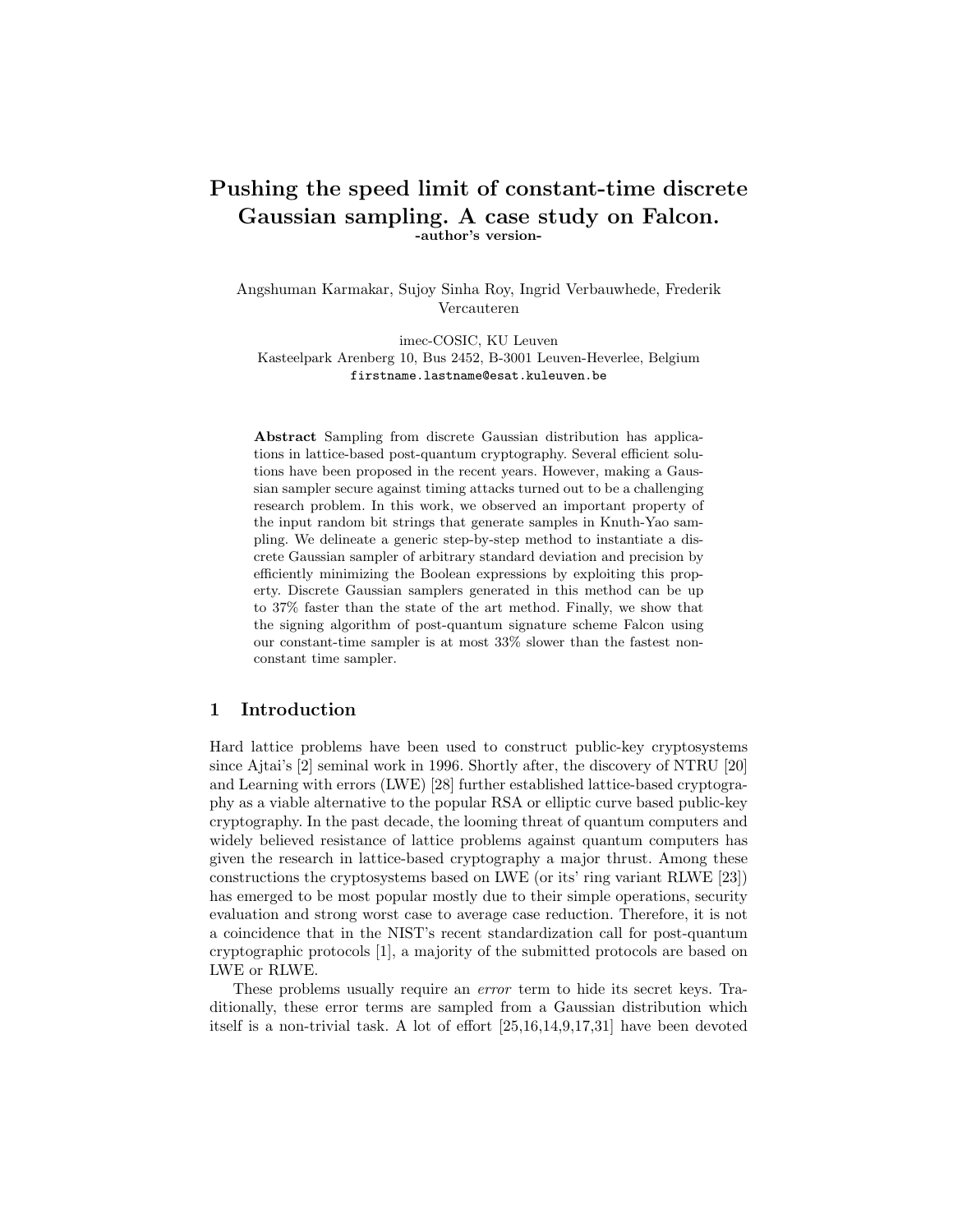into generating these Gaussian samples efficiently. However, in almost all these methods the sampling process runs in non-constant time which opens up new avenues of side-channel attacks. Unfortunately, except for a few simple countermeasures [7,30], it was not known how to generate Gaussian samples that can resist these attacks. So the current trend is to generate samples from distributions e.g the binomial distribution [4,8] or the uniform random distribution [11,12] where it is easy to generate samples in constant-time and model those distributions as Gaussian distribution during security evaluation of the cryptosystem. This works well with encryption and key-exchange schemes but for signature schemes [3,5,15] this leads to larger key-sizes and costlier computations. The work in [21] introduced constant-time discrete Gaussian sampling by evaluating Boolean expressions. The efficiency of this sampling method was further improved by using bit-slicing. In the current work, we look back at this method to further improve the speed of this sampling algorithm.

## 2 Our Contribution

Our contributions in this paper can be summarized as below,

- 1. The work in [21] established the concept of constant-time discrete Gaussian sampling by evaluating Boolean expressions. However, that work did not provide concrete details of generating these Boolean functions. Here, we provide a detailed description of how to create these Boolean functions that maps random bits to the samples of an arbitrary discrete Gaussian distribution.
- 2. By carefully analyzing the the Knuth-Yao sampling for discrete Gaussian we observed a special property of the input random strings that generate samples. We show how we can take the leverage of this property to minimize the Boolean functions efficiently. This minimization technique can speed up the sampling by up to 37% compared to the simple minimization technique in [21].
- 3. Finally, we show that using Gaussian samples in a post-quantum signature algorithm can be both very practical and secure. We use Falcon signature algorithm to show that the performance of the algorithm does not degrade much with respect to the fastest non constant-time sampler and stays within practical limit even after we replace the non constant-time sampler with our constant-time sampler.

Organization of the paper: In Sec. 3, we provide some preliminaries which are useful to understand the rest of the paper. Sec. 4, briefly describes the constanttime sampler introduced in [21]. Sec. 5, contains description of our Boolean expression generation and efficient minimization techniques. Sec. 6 provides performance comparison of Falcon signature scheme with non constant-time and constant-time samplers. We draw conclusion in Sec. 7.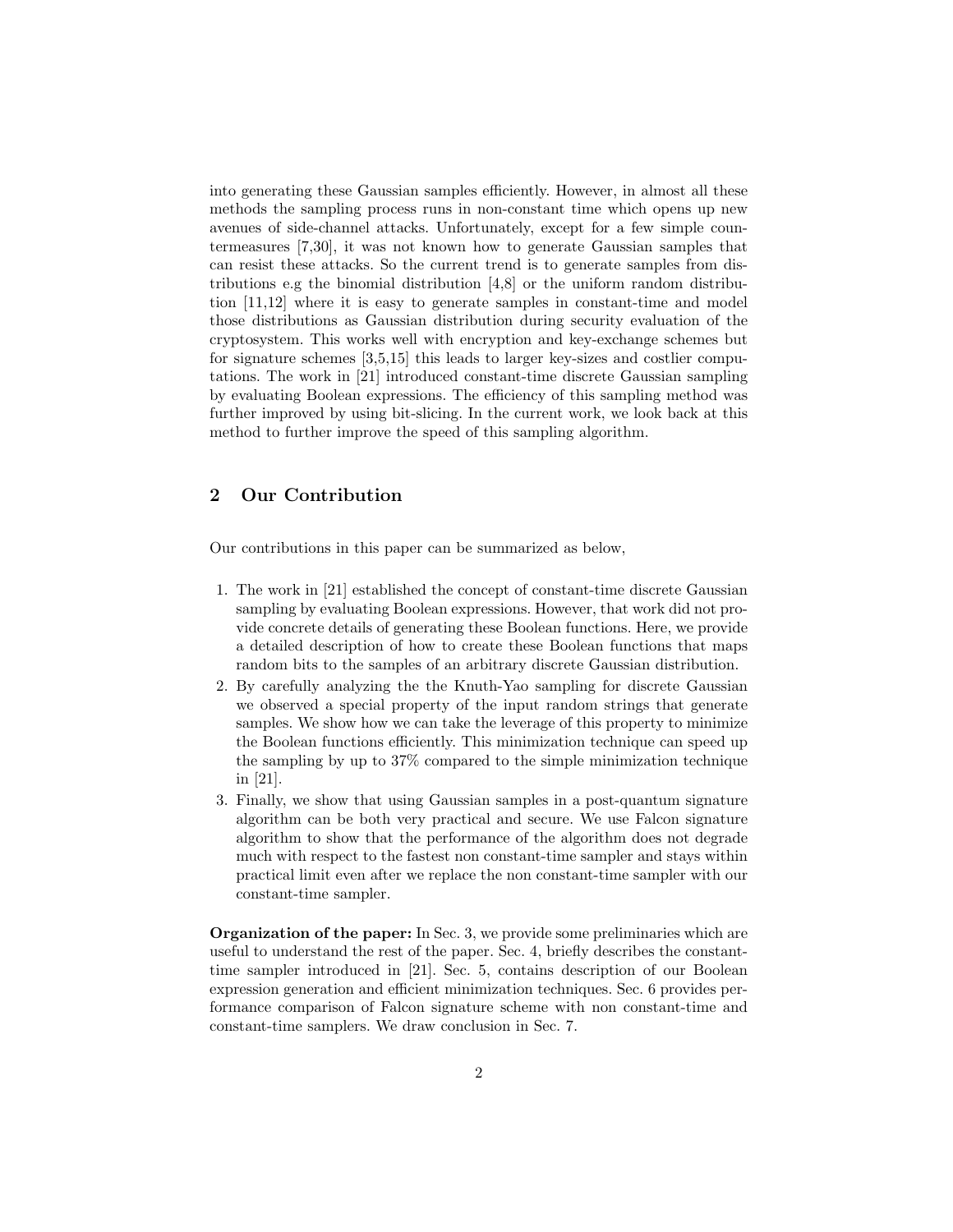#### 3 Preliminaries

In this section, we define different notations which we are going to use throughout this work. Later, we also present a brief description of the discrete Gaussian distribution and Knuth-Yao sampling which is used to generate samples from discrete Gaussian distributions. We define  $\mathbb{Z}^* = \{0\} \cup \mathbb{Z}^+$ . All the binary strings are evaluated in the reverse order, *i.e* binary evaluation of *n*-bit string  $b =$  $b_{n-1}b_{n-2}\cdots b_1b_0$  with  $b_0$  being the LSB, is  $2^{n-1}\cdot b_0+2^{n-2}\cdot b_1+\cdots+2\cdot b_{n-2}+b_{n-1}$ . Boolean and, or, and not operations are denoted by the symbols  $\&$ ,  $\vert$ ,  $\bar{\vert}$  respectively. The terms Boolean function and Boolean expression are used interchangeably. We use  $f_{\eta}$  to denote Boolean functions that maps  $\eta$  Boolean variables to a single Boolean variable. If b is a Boolean variable then we denote repetition of b, i times  $b \dots b$  by  $b^i$ . Also, we denote a Boolean string of length i where each  $\sum_{i}$ i

variable is either 0 or 1 by  $(0/1)^i$ . For the binary trees, we denote the level where children of the root exist as the 0-th level, children of these nodes reside at 1-st level and so on. Hence, starting from root we need  $i+1$  steps to reach nodes at level i. We assume that the standard deviations in our sampler are small and our sampler can be used as a base sampler in [24,27] where samples from discrete Gaussian distribution with large standard deviation are generated by combining samples from discrete Gaussian distribution with small standard deviation. We also use  $\sigma$  to denote the standard deviation of a Gaussian distribution.

#### 3.1 Discrete Gaussian distribution

The probability distribution function of a discrete Gaussian distribution is given as,

$$
\mathcal{D}_{\sigma}(X=z) = \frac{1}{\sigma\sqrt{2\pi}}e^{-(z-c)^2/2\sigma^2}.
$$

Here,  $X$  is a random variable defined over  $\mathbb{Z}$ . In this work, we always consider discrete Gaussian distributions that are centered around 0 *i.e c* = 0. Due to the symmetry of probability density function it is sufficient to generate samples over  $\mathbb{Z}^+$  and use a random bit to determine the sign. For most practical scenario, all the samples are generated in the interval  $[0, \tau \sigma]$ , where  $\tau$  is a positive constant known as tail-cut factor. Also, again for practical reasons the probabilities  $\mathcal{D}_{\sigma}(x)$ are calculated only up to *n*-bit precision, we denote this as  $\mathcal{D}_{\sigma}^{n}(x)$ .

#### 3.2 Knuth-Yao Sampling

Dwarakanath and Galbraith [17] first discoursed on the idea of using the well known Knuth-Yao [22] sampling method to generate samples from discrete Gaussian distributions. This method can be divided into two stages. In the precomputation stage, for a particular standard deviation this method first creates a probability matrix of dimension  $(\tau \sigma + 1) \times n$  where a row consists of  $\mathscr{D}_{\sigma}^{n}(v)$  if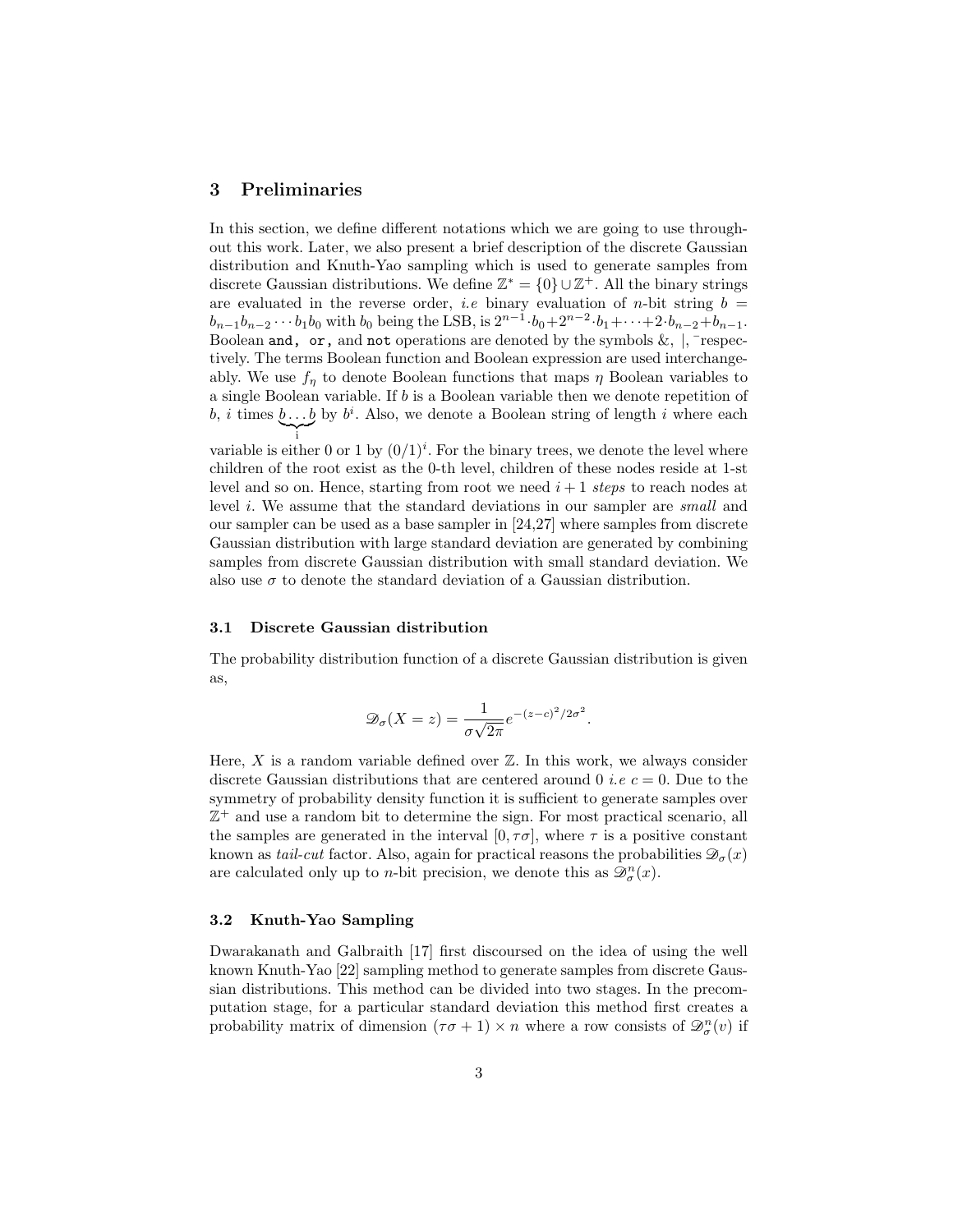

Figure 1: Probability matrix and corresponding DDG tree for  $\sigma = 2$  and  $n = 6$ . Red, blue and green nodes denote the root, intermediate and leaf nodes respectively.

 $v = 0$  and  $2 \cdot \mathcal{D}_{\sigma}^{n}(v)$  for all other  $v \in [1, \tau\sigma]$ . Using this probability matrix a binary tree named discrete distribution generation (DDG) tree is created such that, hamming weight of  $i$ -th column of the probability matrix equals the number of leaf nodes in the i-th level of the tree and each leaf node contains a sample value in the sample space  $[0, \tau \sigma]$ . An example is shown in Fig. 1. During sampling, a random walk is started from the root node using random bits at every step to decide between the bottom or top subtree. The sampling stops when this random walk hits a leaf node and the sample value associated with the leaf node is returned as sample. It is worthwhile to note here that for a distribution D with finite support s.t  $\sum_{x \in Supp(D)} P^n(x) = 1$  where  $P^n(x)$  is the probability of  $x$  up to *n*-bit floating point precision under the distribution D, the DDG tree is finite and it is possible to generate samples that follow the distribution  $D$  exactly. Whereas, for distributions like discrete Gaussian distributions with infinite support the DDG tree grows infinitely and it is not possible to generate samples that follow the discrete Gaussian distribution exactly. In this case, the  $\tau$  and n is chosen such that the statistical distance between the generated distribution and the actual distribution is lower than  $2^{-\lambda}$  where  $\lambda$  is a security parameter.

In the following section, we describe an algorithm to generate samples from discrete Gaussian distribution using Knuth-Yao sampling efficiently.

#### 3.3 Column scanning Knuth-Yao sampling

The column scanning Knuth-Yao sampling algorithm from [31] generates the DDG tree on-the-fly, thus making the sampling process time and memory efficient. This is shown in Alg. 1. We denote the Hamming weight of column  $i$  of the probability matrix  $P$  as  $h_i$ . Define,  $GAP^i$  as,

$$
GAPi = (b0 \cdot 2i + b1 \cdot 2i-1 + \dots + bi) - (h0 \cdot 2i + h1 \cdot 2i-1 + \dots + hi)
$$
 (1)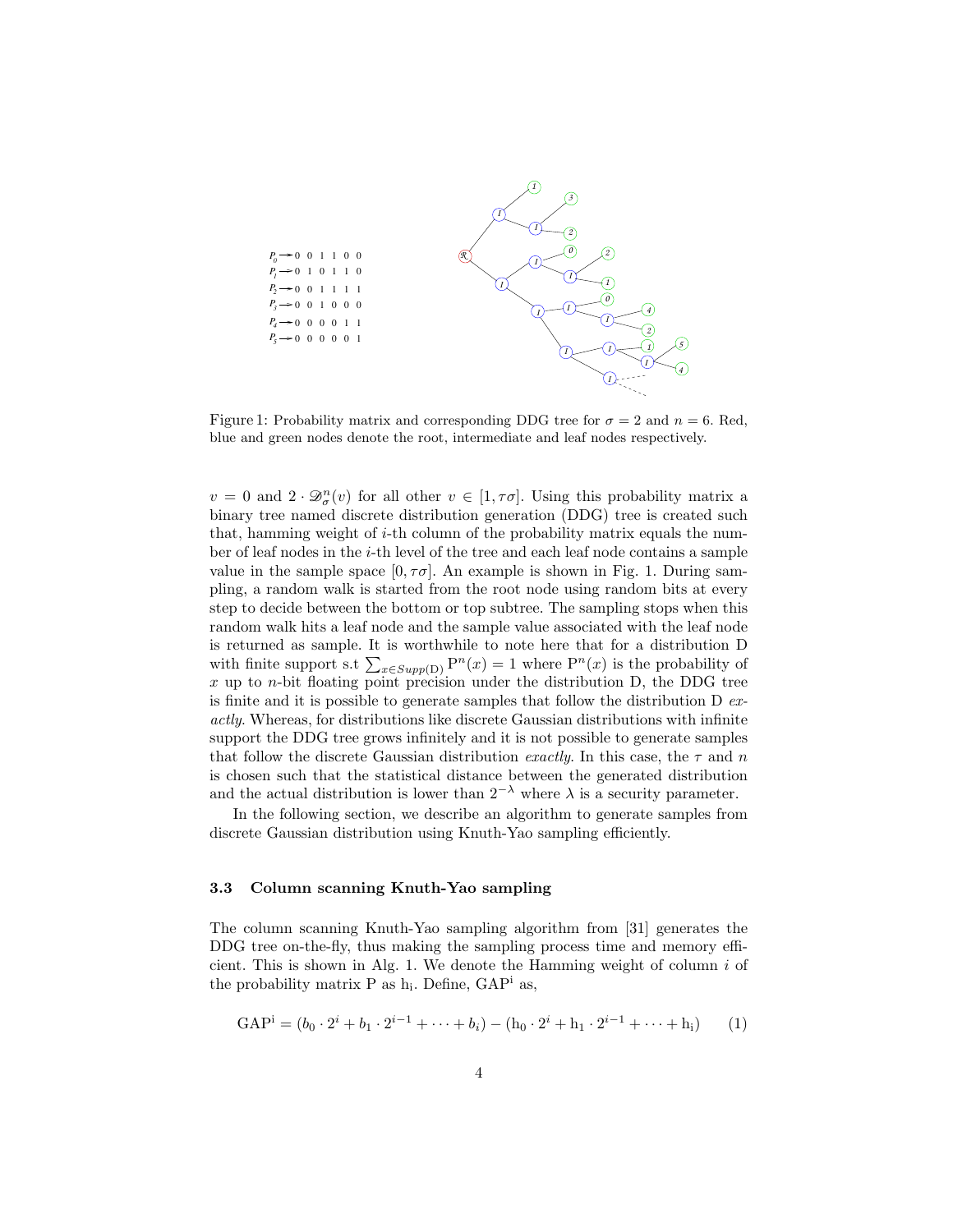Algorithm 1: Knuth-Yao column scanning Sampling input : Probability matrix P output: Sample value s 1 d  $\leftarrow$  0;// Distance between the visited and the rightmost internal node 2 Hit  $\leftarrow$  0;// 1 when sampling process hits a terminal node 3 col  $\leftarrow$  0;// column number of probability matrix 4 while  $Hit=0$  do 5  $r \leftarrow RandomBit();$ 6  $d \leftarrow 2 * d + r;$ 7 for row=MAXROW down to 0 do  $\mathbf{8}$  |  $d \leftarrow d - P[row][col];$  $9$  if  $d=-1$  then 10 | |  $s \leftarrow row;$  $\vert 11 \vert \vert \vert Hit \leftarrow 1;$ |**12** | |  $ExitForLoop();$ 13  $\vert \quad col \leftarrow col + 1;$ 14 return s

here  $b_i$  is the output of RandomBit() during the j-th iteration of the while loop in Alg. 1. It is evident from the above algorithm that a sample is found in the *i*-th column if and only if  $\text{GAP}^i < 0$  and  $\text{GAP}^{i'} \geq 0, 0 \leq i' < i$ 

#### 4 Previous work

For quite some time, there have been efforts to mitigate the side channel information leakage from Gaussian samplers but they either sacrifice efficiency [7] for constant-time operation or do not provide adequate security [30]. The bitsliced discrete Gaussian sampler in [21] proposed an efficient and constant-time Gaussian sampler. The key observation in that work was that there exists an unique path from root to each leaf of the DDG tree since it is a binary tree. This path is determined by the input random bits to the sampler. This implies that there exists a many-to-one mapping between the set of input random bit strings  $(b_0b_1 \cdots b_{n-1})$  to the set of sample bits. Further, this mapping can be expressed as a set of Boolean functions  $f_n^{\iota}$ ,  $\iota \in [0, m-1]$ , here m is the maximum possible bit length of any sample. This is shown in Fig. 2. Now, each sample bit can be calculated in constant-time by executing the corresponding Boolean function completely. The above method for sampling, though being a constant-time algorithm, has very poor efficiency. So, the next key observation was that modern processors has wide word length and bit wise Boolean operators which can be exploited to generate multiple sample in a batch in a single instruction multiple data (SIMD) fashion. In this method, assuming word length  $w$ , a variable  $b_i^{var}, i \in [0, n-1]$  is packed with w input random bits  $b_i^0, b_i^1, \dots, b_i^{w-1}$ . These random variables are then used to evaluate Boolean function  $f_n^{\iota}$  using bitwise Boolean operators to generate variables  $s_i^{var}, \iota \in [0, m, -1]$  which are packed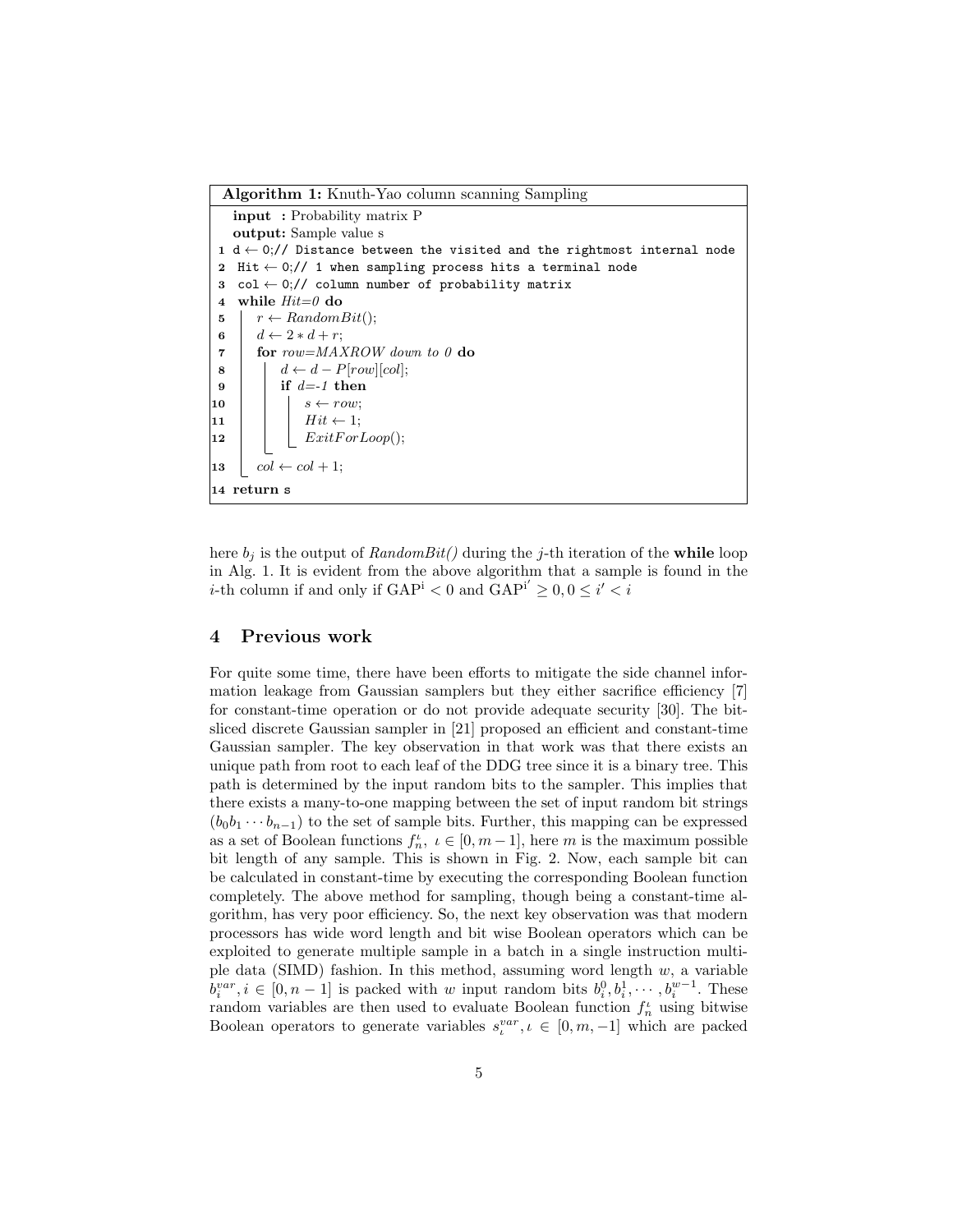

Figure 2: Mapping  $n$  random bits to output sample bits and corresponding Boolean functions.

with w output sample bits  $s_t^0, b_t^1, \dots, b_t^{w-1}$ . These variables are then unpacked to generate w samples at a time. Despite the overhead of packing and unpacking bits this method was shown to be approximately two times faster( $\sigma = 6.15543$ ) than the best known alternative for constant-time sampling *i.e* cumulative distribution table(CDT) based sampling with linear search [7].

#### 5 Our work

In this section, we first prove the Theorem 1, which establishes an important property of the structure of the input random bit strings which generate the samples. We then describe our Boolean minimization strategy for discrete Gaussian sampling. In this section, we also consider that the Knuth-Yao sampler always takes input random bit strings of length  $n$ . However, it is possible that a sample is found on the c-th level of the DDG tree or equivalently the sampler needs only  $c+1$  bits to generate the sample. The remaining  $n-(c+1)$  bits do not influence the outcome of the sampling, we call them  $don't$  care $(x)$  bits.

Theorem 1 All the random bit strings which generate samples are of the form  $x^{i}(0/1)^{j}01^{k}$ , where  $i, j, k \in \mathbb{Z}^{*}$ ,  $i + j + k + 1 = n$  and x is the don't care bits.

Proof. It is enough to show that there is no random bit string of the form  $x^{i}1^{k'}, k' \in \mathbb{Z}^*$  which generates a sample, *i.e* the sampling process do not hit any leaf node when the input random bit string is  $1^{k'}$ . We prove this by contradiction, let's assume that the bit string  $1^{k'}$  hits a leaf node at  $k'-1$ -th level of the DDG tree. So,  $\text{GAP}^{k'} < 0$ . Since the random bit string is  $1^{k'}$  this implies that for all  $2^{k'}$  different input random bit strings  $\text{GAP}^{k'} < 0$ . In other words, all the random input bit strings generate some sample or hit some leaf nodes of the DDG tree. So, the DDG tree is a finite tree as the tree beyond  $k' - 1$ -th level is not reachable by the Knuth-Yao sampling anymore and becomes redundant. Hence, by the property of Knuth-Yao sampling we can say that the DDG tree up to level  $k'-1$  is able to generate samples *exactly* from the discrete Gaussian distribution of the given standard deviation. Or, in other words if the samples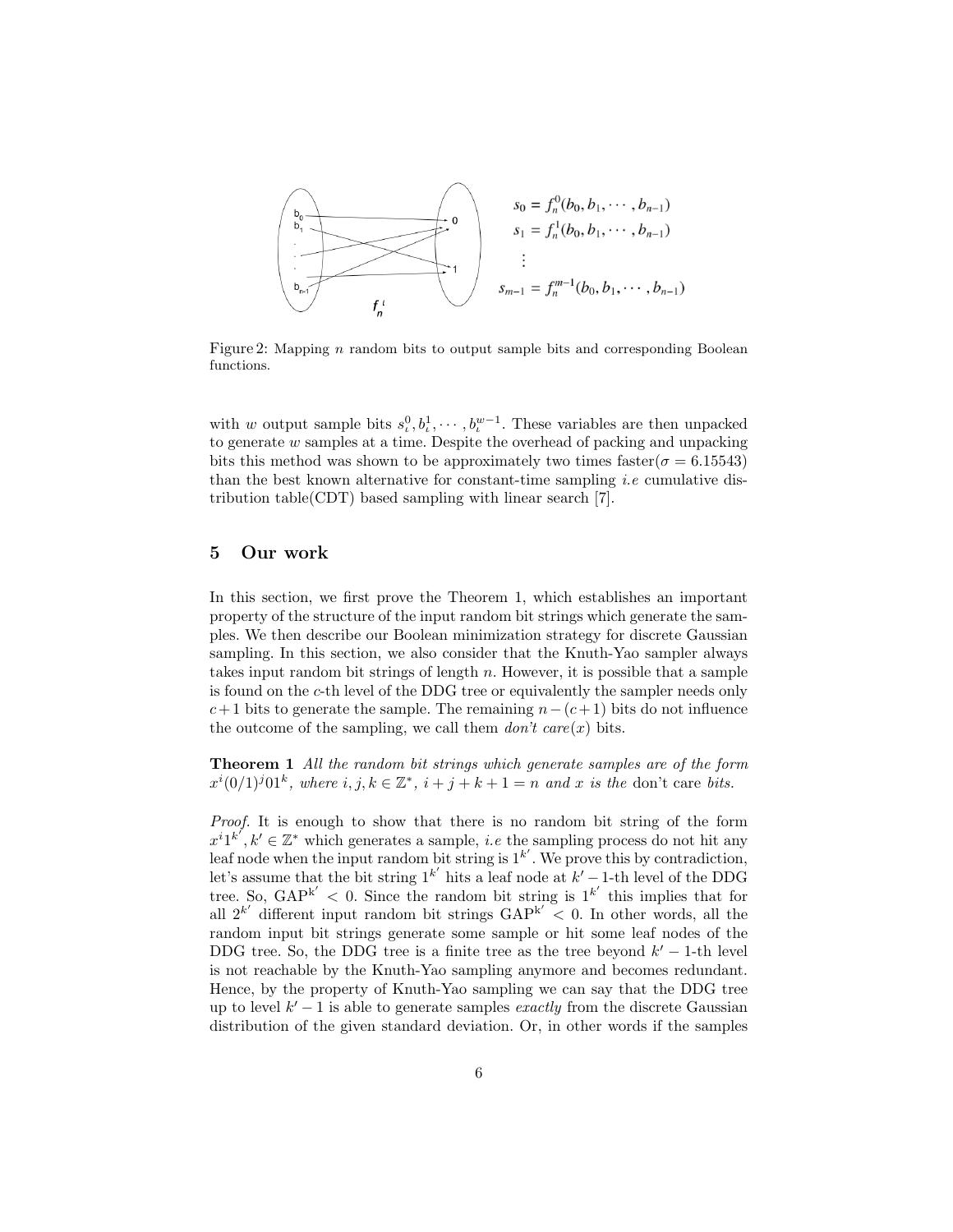in the DDG tree up to  $k'-1$ -th level lies in the interval  $[0, \tau'\sigma]$ , then

$$
\sum_{x=-\tau\sigma}^{\tau'\sigma} \mathcal{D}_{\sigma}^{n}(x) = 1
$$

But, this is impossible as discrete Gaussian distribution has infinite tail and the probabilities being real numbers have infinite precision, so the above summation will never be equal to 1. Hence, our assumption that the input bit string  $x^{i}1^{k'}, k' \in \mathbb{Z}^*$  generates a sample is therefore wrong.

Also, experimentally we have seen that j is bounded by a small  $\Delta$  i.e j<sub>max</sub>  $\leq \Delta$ . For example for  $\sigma = 1, 2, 6.15543$  and 215 the  $\Delta$  is 4, 4, 6, and 15 respectively. In the next sections, we will show that by using these two facts we can develop a very efficient minimization technique for a fast constant-time Gaussian sampler.

#### 5.1 Efficient minimization

To instantiate an efficient discrete Gaussian sampler with a specific standard deviation, we first enumerate the number of leaves in the DDG tree and the random bit strings that hit those leaf nodes. We create a list L of these random bit strings  $x^i(0/1)^j01^k$  with their corresponding binary decomposed sample values. It is evident form Sec. 3.2 that the size of this list is  $\sum_{i=0}^{n-1}$  h<sub>i</sub>.

Now, using this list L, it is possible to generate the Boolean functions  $f^{\iota}$ that simply maps the input random bit strings to the sample bits. To improve the efficiency, we can use synthesis tools to minimize these Boolean expressions, since minimizing these Boolean expressions is equivalent to the well known circuit minimization problem which is a NP-complete problem. Also, as the number of variable  $n$  is large, these tools can only use heuristic minimization algorithms which can generate number of complications. Firstly, the behaviour of these heuristic algorithms is very unpredictable which may cause the resulting minimized expressions or in turn the discrete Gaussian sampler behave in a very unexpected manner, secondly minimization is not very efficient as the tools can use only heuristic algorithms, and finally most of these efficient heuristic algorithms are intellectual property of their respective corporations and the output of these algorithms cannot be put in the public domain, rendering them unusable for discrete Gaussian samplers for lattice based cryptography implementations which are mostly open source.

To overcome these problems we propose an alternate but efficient minimization strategy, we first sort the input random bit strings  $x^{i}(0/1)^{j}01^{k}$  and their corresponding sample bits in the list  $L$  in the ascending order of  $k$ . This makes all the input random bit strings with equal number of consecutive 1's from the LSB become adjacent in the list L this is shown in Fig. 3 for a discrete Gaussian sampler with  $\sigma = 2$ . In the next step, we divide the list L in sublists  $l_0, l_1, \cdots l_{n'}$ such that all the input random bit string in the sublist  $l_{\kappa}$  has  $\kappa \in [0, n']$  consecutive 1's from the LSB or is of the form  $x^i(0/1)^j01^{\kappa}$ . As in the sublist  $l_{\kappa}$ , the  $\kappa + 1$  least significant bits are fixed, the output sample bits in this sublist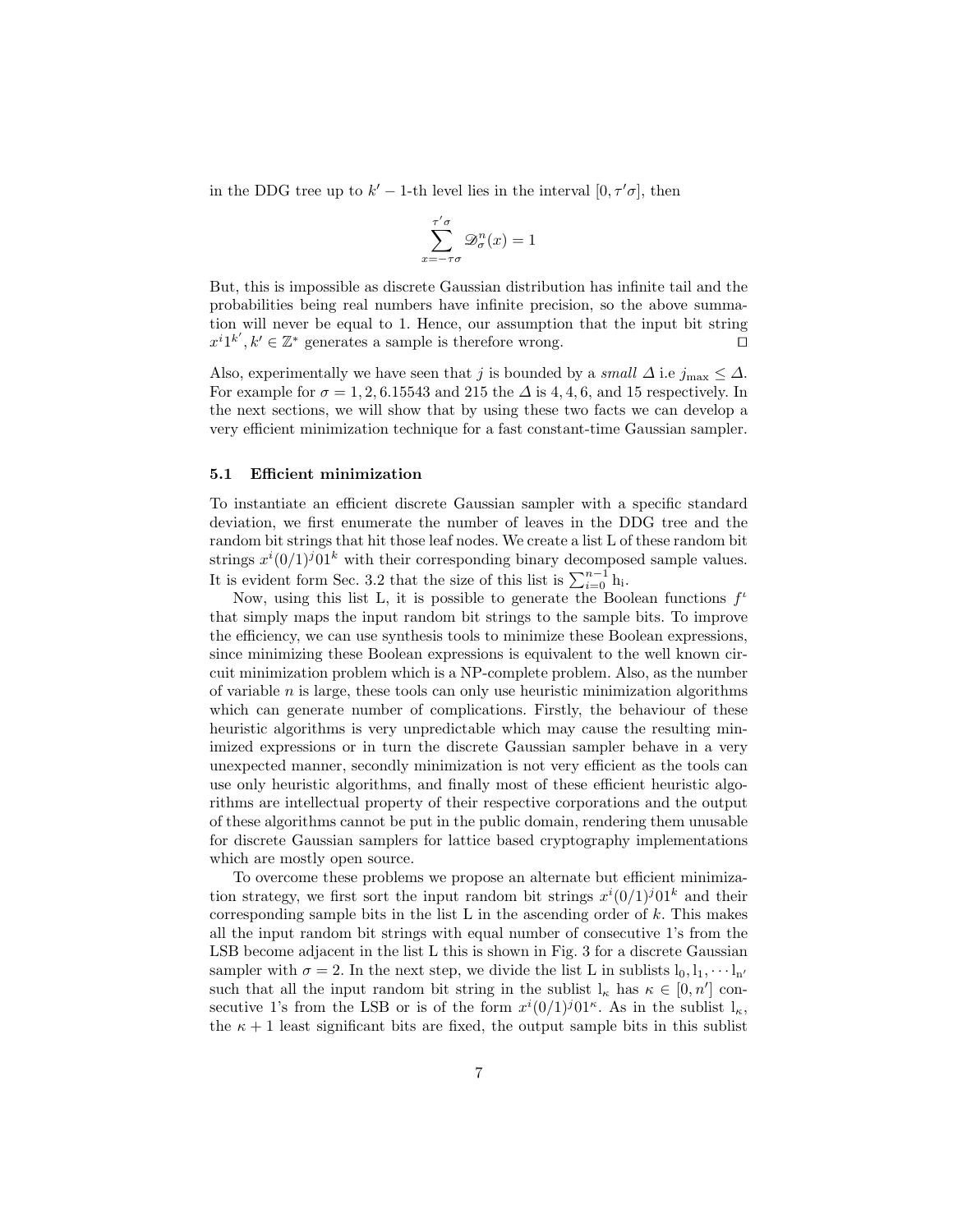

Figure 3: Dividing a List L in sublists  $l_{\kappa}$  for  $n = 16$  and  $\sigma = 2$ . The rightmost bit is the LSB in both the columns.

are determined by the next j random bits only. Now, we recall that  $j_{\text{max}} \leq \Delta$ . Hence, we can generate Boolean functions  $f^{\iota}_{\Delta}$ , that maps  $\Delta$  input random bits to the output sample bits for each sublist. Since,  $\Delta$  is small, we can now use very efficient minimization techniques to minimize the Boolean expressions  $f^{\iota}_{\Delta}.$ It is even practically feasible to use Karnaugh map or brute force techniques to minimize the expressions. In this work we used the open source tool Espresso with -Dso -S1 options for *exact* minimization of each expression. We generate these Boolean expressions  $f_{\Delta}^{t,t}, t \in [0, n']$  for all the sublists  $l_0, l_1, \dots l_{n'}$  and for all  $i \in [0, m-1]$ . In the next section, we will discuss how we can join these Boolean expressions together to create a constant-time discrete Gaussian sampler.

### 5.2 Constant-time sampling

We first recall a method to execute a non constant-time *if-else* block  $\nu =$  $\alpha$  ?  $\beta_0$  :  $\beta_1$  in constant-time as  $\nu = (\alpha \& \beta_0)|(\bar{\alpha} \& \beta_1)$  where  $\alpha, \beta_i$  are binary variables. It is easy to extend this to a long if-elseif-...-else block as  $\nu =$  $(\alpha_0 \& \beta_0)|(\bar{\alpha}_0 \& ((\alpha_1 \& \beta_1)|(\bar{\alpha}_1 \& (\dots |(\bar{\alpha}_n \& \beta_{n+1}))))).$  Such methods for constant-time execution of if-else blocks have been known since as early as constant-time bit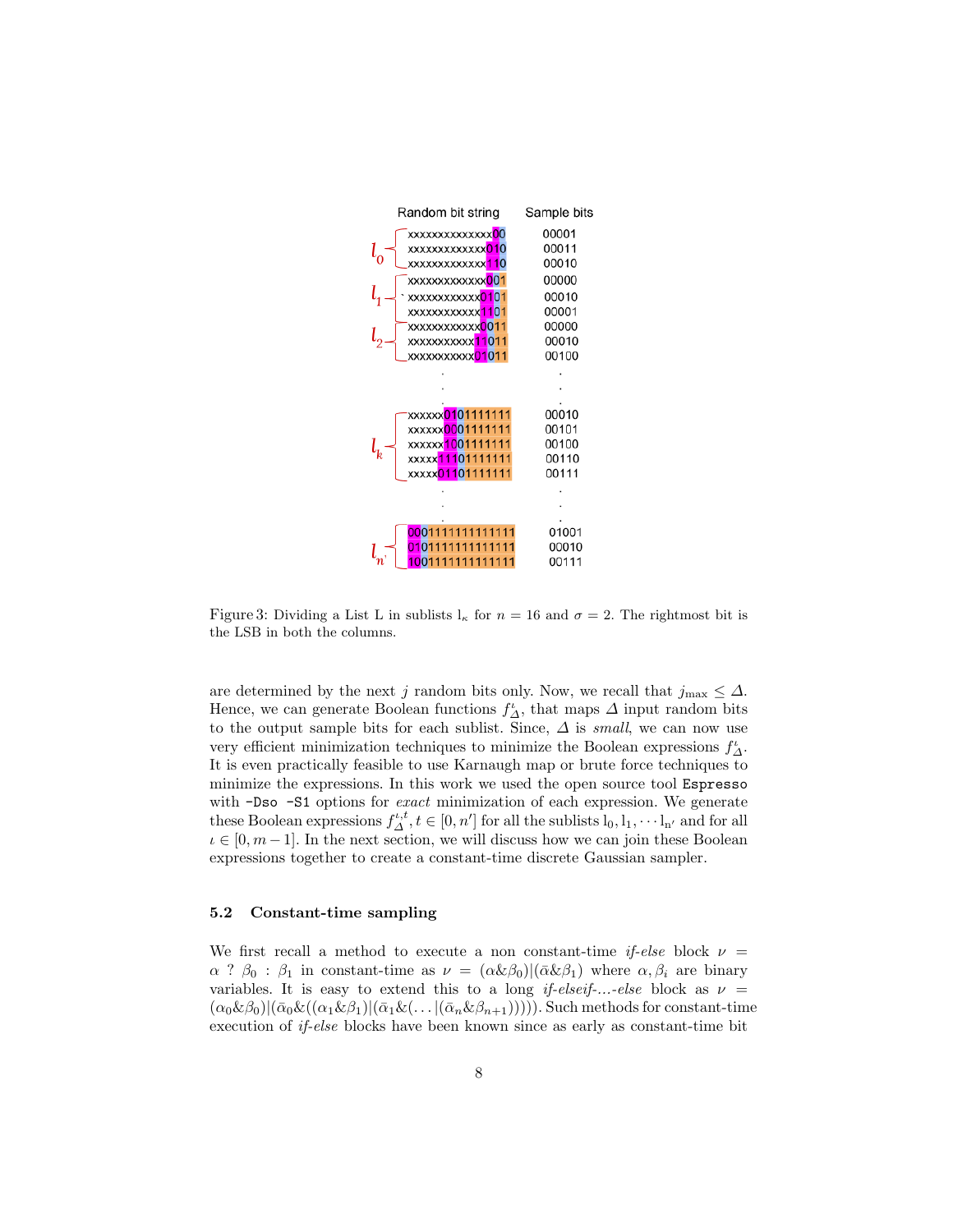

Figure 4: Flowchart efficient minimization of Boolean expressions  $f^{\iota}$  for constanttime discrete Gaussian sampling.

sliced implementation of DES [6] and their constant-time behaviour have been studied well in the literature.

Now, consider the binary variable  $c_{\kappa} = b_0 \& b_1 \& \dots \& b_{\kappa-1} \& \bar{b}_{\kappa}$  where  $b_i$ 's are the input random bits to the Gaussian sampler. Also, we recall from the previous section that the input random bits of sublist  $l_{\kappa}$  are of the form  $x^{i}(0/1)^{j}01^{\kappa}$ . Now, we make the following claim,

## **Claim 1**  $c_{\kappa}$  equals 1 if and only if the random bit string belongs to sublist  $l_{\kappa}$ .

The above claim can be proven easily by using the structure of input random bits of list  $l_{\kappa}$  and the definition of the variable  $c_{\kappa}$ . We leave this proof to the reader. Using, Claim 1 and the constant-time *if-elseif-...-else* blocks as discussed in the beginning of this section we can combine the Boolean expressions  $f_{\Delta}^{\iota,t}, t \in [0, n']$ to create a constant time Gaussian sampler with precision  $n$  as shown in Eqn. 2,

$$
f_n^{\iota} = c_0 ? f_{\Delta}^{\iota,0} : (c_1 ? f_{\Delta}^{\iota,1} : (\dots : (c_{n'-1} ? f_{\Delta}^{\iota,n'-1} : f_{\Delta}^{\iota,n'})))
$$
(2)

So far, we used only binary variables  $\alpha, \beta, c_{\kappa}, b$  etc., to describe our methods. All of these methods can be trivially transformed into the bit- sliced SIMD setting as described in Sec.3.2 of [21] by using variables of larger bit lengths instead of binary variables and replacing single bit Boolean operators to their bit wise counterparts. We assert that our construction of the Boolean expression  $f_n^{\iota}$  runs in constant-time as long as each of the Boolean expressions  $f_{\Delta}^{\iota,t}$  runs in constanttime. Now, each of  $f_{\Delta}^{\iota,t}$  is Boolean expression that computes  $\iota$ -th bit of a sample from  $\Delta$  random bits. Constant-time behaviour of such functions has been proven and analyzed rigorously in [21]. Moreover, we used the tool "dudect" described in [29] to affirm the constant running time of our algorithm. The whole process for efficient minimization of  $f_n^{\iota}$  is shown as a flowchart in Fig. 4. We will provide a tool that implements the strategies mentioned here.<sup>1</sup> Fig. 5 shows histogram plots constant-time discrete Gaussian sampling of  $\sigma = 2$  and 6.15543 using the methods described above.

#### 6 Results and application to Falcon signatures

In this section, we provide performance results of our constant-time discrete Gaussian sampler. Since the lattice based signature scheme Falcon [18] uses

<sup>&</sup>lt;sup>1</sup> Tool and the code available at https://github.com/Angshumank/const\_gauss\_ split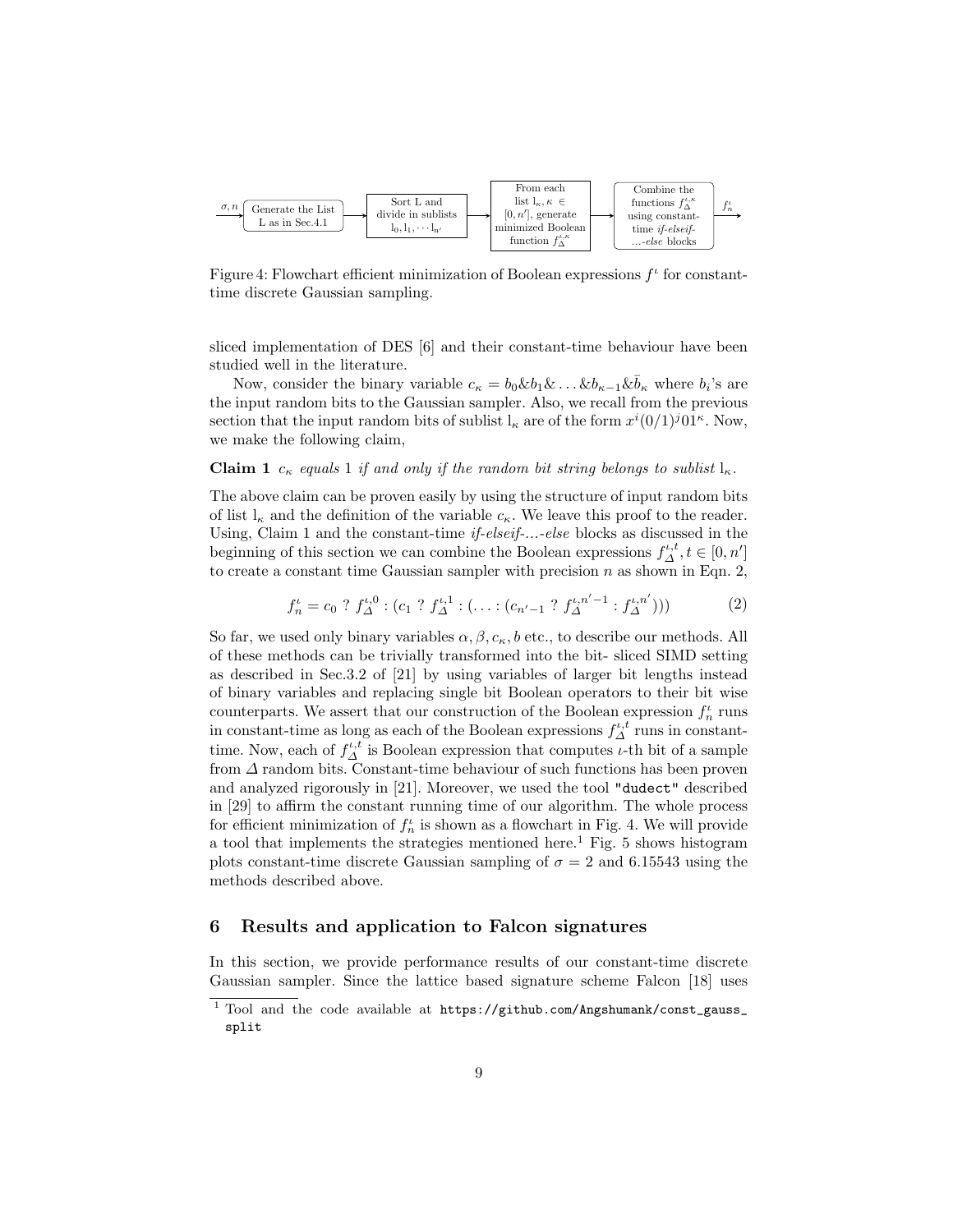

Figure 5: Histogram plot for  $\sigma = 2$  and  $\sigma = 6.15543$  using  $64 \times 10^7$  samples.

discrete Gaussian samples during signing, we chose this scheme as our target application. Before describing our results later in this section, we give below a small description of the Falcon signature and the necessity of constant-time Gaussian sampling in the scheme.

Falcon signature scheme : The post-quantum signature scheme Falcon [18] has been submitted to NIST's [10] ongoing effort to standardize post-quantum protocols. It is a well known fact that post-quantum schemes are most often faster than their pre-quantum RSA or discrete logarithm based schemes but they tend to have a larger keys or signatures. As noted by the authors, the design of Falcon focuses on minimizing the combined bitsize of the public key and the signature. Indeed, among the lattice based signature schemes submitted to the NIST's standardization procedure Falcon has the smallest combined bitsize of public key and signature, this is partly due to their choice of Gaussian distribution and NTRU lattices. During the signing of messages Falcon requires samples from a discrete Gaussian sampler with  $\sigma$  low enough to produce optimal short vectors as required by the security of the scheme but no too low to leak secret information about the basis of the lattice. Depending on the number field used this  $\sigma$  can be either 2 or  $\sqrt{5}$ . In our work, we only used the considered the instance of Falcon with  $\sigma = 2$ , the other instance can be realized using the same methods described above. For more details about the Falcon signature scheme we refer the interested readers to the detailed documentation [18].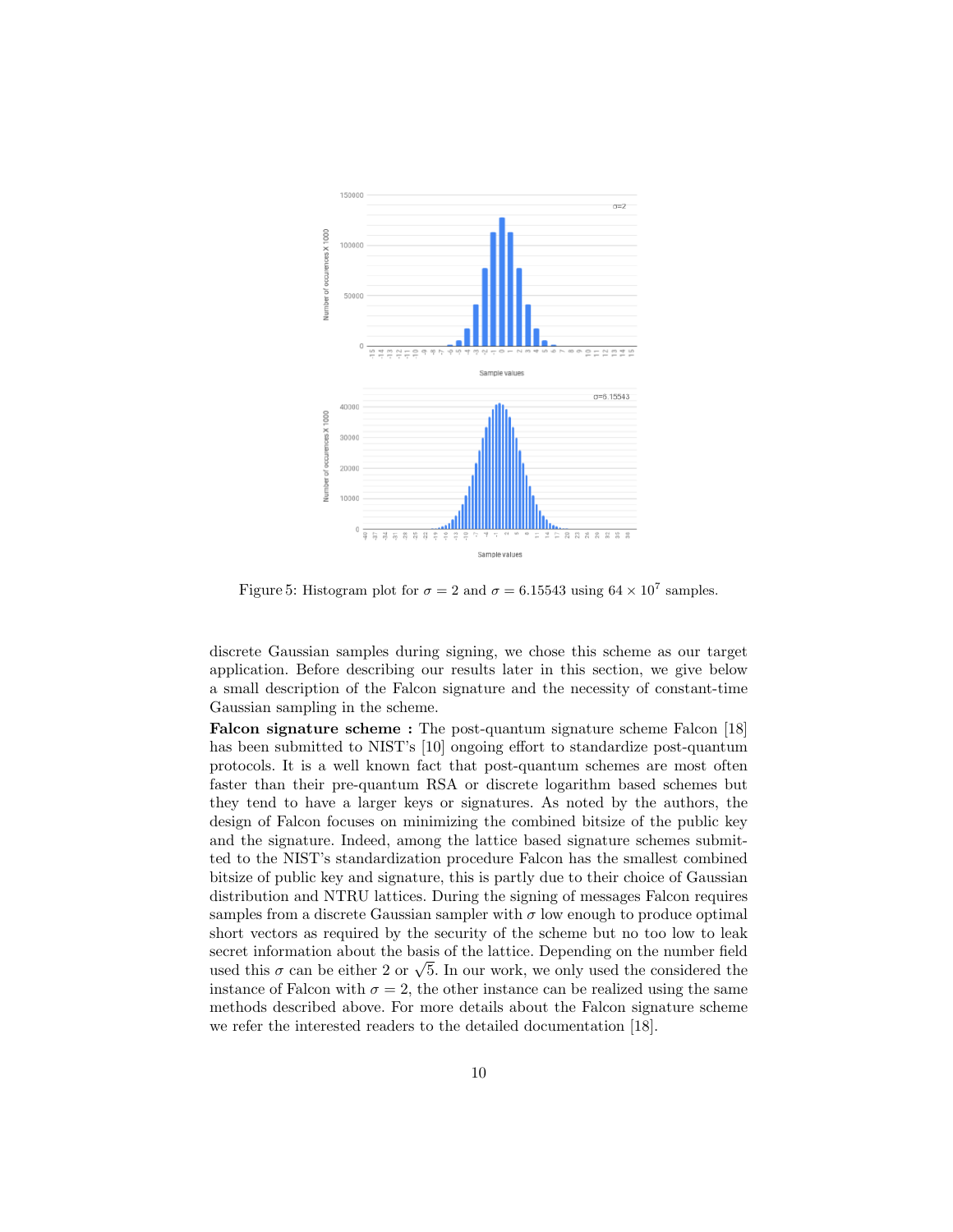The Falcon signature scheme is a relatively newer scheme and robustness against side channel attacks of this scheme has not been analyzed rigorously like older lattice based signature schemes [14]. Though at this moment we are not aware of any attacks like [19,26] on Falcon which exploits non constanttime Gaussian sampler, the authors of Falcon have specifically mentioned that use of non constant-time Gaussian sampler during signing can be potentially harmful to the security of the scheme and serious effort should be dedicated for implementing constant-time Gaussian sampler.

For comparison, we plugged in our constant-time Gaussian sampler in the implementation [18] of Falcon provided by the authors and compare our results with two of their fastest non constant-time samplers, CDT sampler [25] and the byte-scanning CDT sampler [13]. Additionally, we also provided a comparison with the linear search based constant-time CDT sampler [7] with our sampler. The precision  $n(= 128)$ , the tail-cut  $\tau(= 13)$  and the pseudo-random number generator have been kept same for all the instances. We compiled all implementations using gcc-5.4 with flags -O3 -fomit-frame-pointer -march=native  $-std = c99$ . The computation times are measured on a single core of a Intel(R) Core(TM) i7-6600U processor running at 2.60GHz and disabling hyper-threading, Turbo-Boost, and multi-core support as standard practice on Ubuntu 16.04 running on a Dell Latitude E7470 laptop. As our target processor has 64-bits our sampler can generate 64 samples in a batch. The results are shown in Table. 1

| Security              | Non constant-time<br>(Signs/Sec) |            | Constant-time<br>(Signs/Sec) |           |
|-----------------------|----------------------------------|------------|------------------------------|-----------|
| level                 | Byte-scanning<br><b>CDT</b>      | <b>CDT</b> | Linear search<br>CDT         | This Work |
| Level 1<br>$(N=256)$  | 10327                            | 8041       | 6080                         | 7025      |
| Level 2<br>$(N=512)$  | 5220                             | 4064       | 3027                         | 3527      |
| Level 3<br>$(N=1024)$ | 2640                             | 2014       | 1519                         | 1754      |

Table 1: Comparing performances of Falcon-sign with non constant-time and constanttime samplers with ChaCha as the pseudo random number generator. N is a security parameter which refers to the degree of quotient polynomial used to define the number field used in Falcon.

We can see from Table. 1 that replacing the our constant-time sampler with the fastest non constant-time sampler reduces the performance of signing algorithm by approximately 32% at worst, whereas replacing our sampler with non constant-time CDT sampler slows down the signing algorithm by at most 13%. Also, the signing algorithm with our sampler is at least 15% faster than the linear search based CDT sampling. It is very important to note that the table based methods such as byte-scanning CDT, CDT or linear search CDT also gets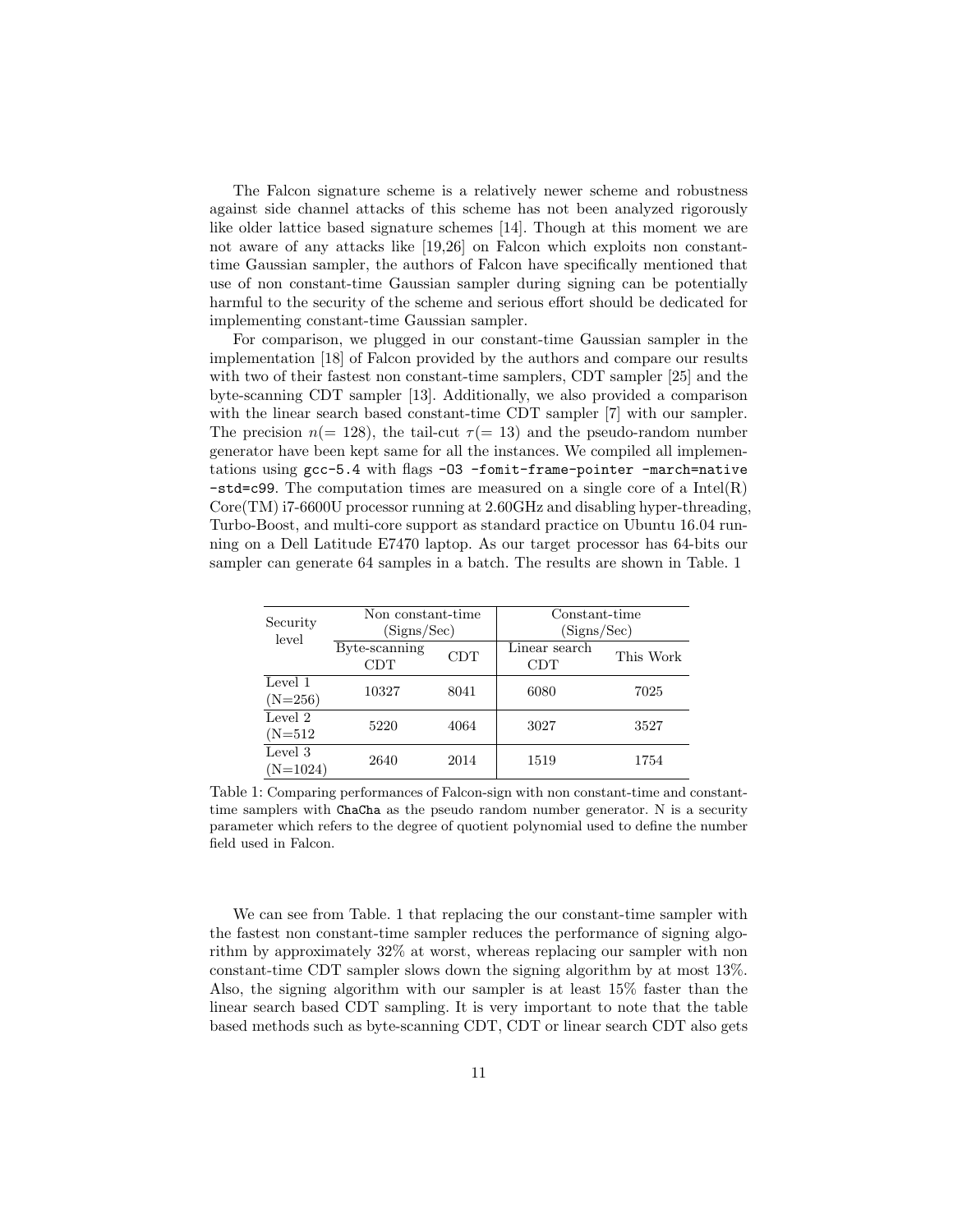advantage of the caching in our target Intel processors for fast table search due to the small size of the tables. Overall, these results show that removing sidechannel vulnerabilities of non constant-time discrete Gaussian sampler with our constant-time Gaussian sampler does not hamper the performance of signing algorithm to a large extent.

In Table 2, we compare the performance of the Gaussian sampler with our efficient minimization technique and the Gaussian sampler with simple minimization described in [21]. We can see that for  $\sigma = 2$  we get around 37% improvement, but the improvement for  $\sigma = 6.15543$  is approximately 11%, the reason behind this is that for  $\sigma = 6.15543$  in [21] the output of the minimization tool has been manually optimized further for efficiency.

|                    | Constant-time<br>sampler in $[21]$ |       | This work Improvement |
|--------------------|------------------------------------|-------|-----------------------|
| $\sigma = 2$       | 3.787                              | 2.293 | 37%                   |
| $\sigma = 6.15543$ | 11.136                             | 9.880 | 11%                   |

Table 2: Comparing discrete Gaussian sampler with our efficient minimization with the previous described in [21]. The numbers in the table are in clockcycles and do not include the overhead for generating the pseudorandom numbers.

### 7 Conclusion

We can see that the sampling from Gaussian distributions can be efficient using the methods described in [21] and this work. But there is a fixed cost of generating pseudorandom numbers that makes the whole sampling process slower. As mentioned in [21], we have also noticed in this work that  $80 - 85\%$  of the total time is spent on generating the pseudorandom numbers. It is possible to reduce this overhead by using some different method for generating the pseudorandom numbers. For example, if used ChaCha stream ciphers (as in the Falcon reference implementation) instead of Keccak to generate pseudorandom numbers this overhead reduces to approximately 60%. It is also possible to use more platform specific alternatives like AES-NI instructions on Intel processors to reduce this overhead. Also, a good research direction is to develop statistical measures like Rényi  $[27]$  divergences or max-log  $[24]$  distances to reduce the precision requirement of discrete Gaussian sampling and hence reducing the requirement of pseudorandom numbers. One of the reason the centered binomial distribution [4] samplers are efficient is that they need very few pseudorandom bits to generate a sample. Our experiments suggest that improvements in the direction of reducing the requirement of pseudorandom bits per sample and efficient generation of these bits combined with the methods described here can make the discrete Gaussian sampling very competitive.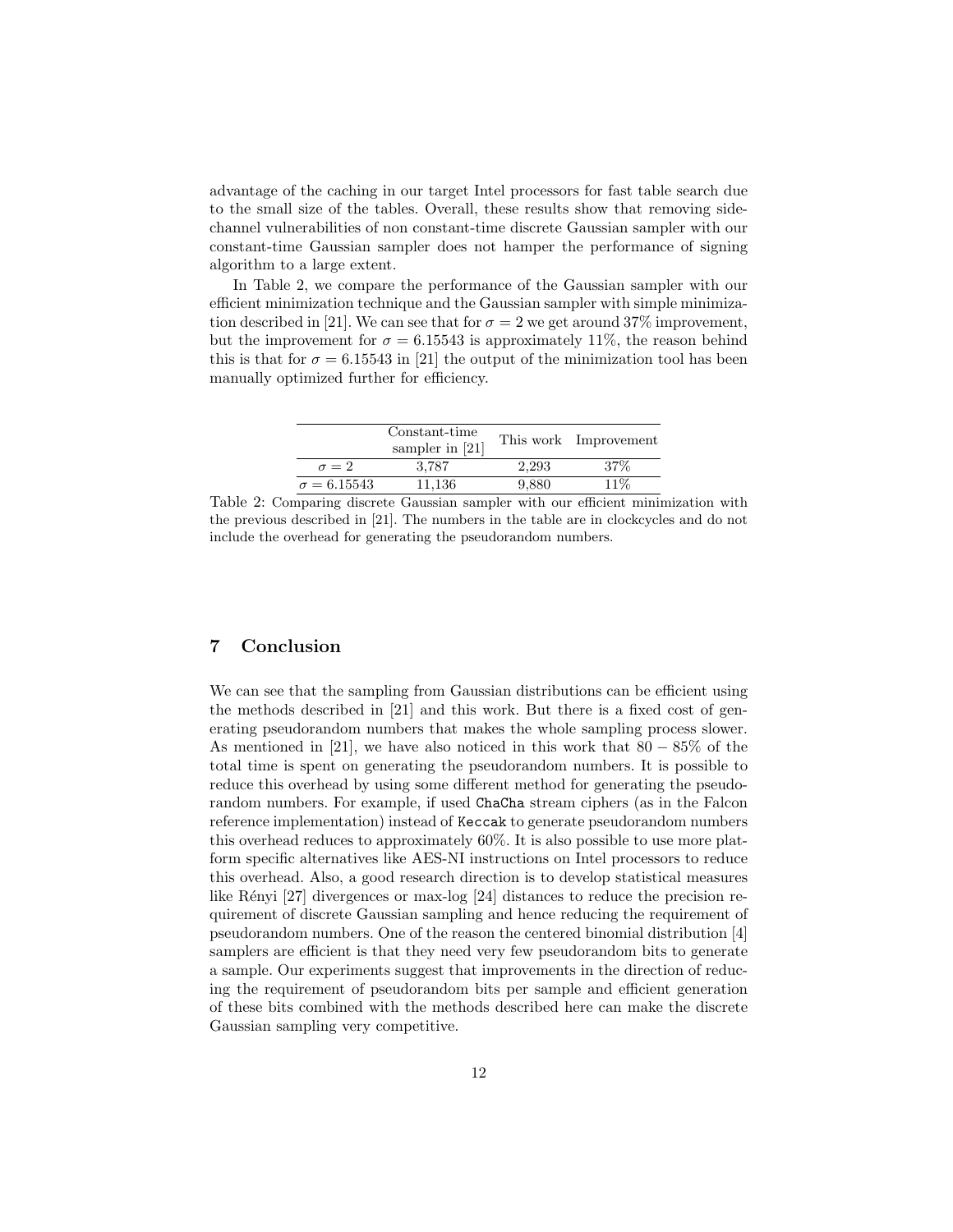### 8 Acknowledgements

This work was supported in part by the Research Council KU Leuven: C16/15/058. In addition, this work was supported by the European Commission through the Horizon 2020 research and innovation programme under grant agreement Cathedral ERC Advanced Grant 695305 and by EU H2020 project FENTEC (Grant No. 780108) and by the Hercules Foundation AKUL/11/19.

#### References

- 1. Nist post-quantum cryptography round 1 submissions. https://csrc.nist. gov/Projects/Post-Quantum-Cryptography/Round-1-Submissions (2017), https://csrc.nist.gov/Projects/Post-Quantum-Cryptography/Round-1- Submissions, [Online; accessed 12-April-2018]
- 2. Ajtai, M.: Generating hard instances of lattice problems (extended abstract). In: Proceedings of the Twenty-eighth Annual ACM Symposium on Theory of Computing. pp. 99–108. STOC '96, ACM, New York, NY, USA (1996), http: //doi.acm.org/10.1145/237814.237838
- 3. Akleylek, S., Bindel, N., Buchmann, J., Krämer, J., Marson, G.A.: An efficient lattice-based signature scheme with provably secure instantiation. In: Pointcheval, D., Nitaj, A., Rachidi, T. (eds.) Progress in Cryptology – AFRICACRYPT 2016: 8th International Conference on Cryptology in Africa, Fes, Morocco, April 13-15, 2016, Proceedings, pp. 44–60. Springer International Publishing, Cham (2016), http://dx.doi.org/10.1007/978-3-319-31517-1\_3
- 4. Alkim, E., Ducas, L., Pöppelmann, T., Schwabe, P.: Post-quantum key exchange – a new hope. In: USENIX Security 2016 (2016)
- 5. Barreto, P.S.L.M., Longa, P., Naehrig, M., Ricardini, J.E., Zanon, G.: Sharper ring-lwe signatures. Cryptology ePrint Archive, Report 2016/1026 (2016), https: //eprint.iacr.org/2016/1026
- 6. Biham, E.: A fast new des implementation in software. In: Biham, E. (ed.) Fast Software Encryption. pp. 260–272. Springer Berlin Heidelberg, Berlin, Heidelberg (1997)
- 7. Bos, J.W., Costello, C., Naehrig, M., Stebila, D.: Post-quantum key exchange for the tls protocol from the ring learning with errors problem. In: 2015 IEEE Symposium on Security and Privacy. pp. 553–570 (May 2015)
- 8. Bos, J., Ducas, L., Kiltz, E., Lepoint, T., Lyubashevsky, V., Schanck, J.M., Schwabe, P., Stehlé, D.: Crystals – kyber: a cca-secure module-lattice-based kem. Cryptology ePrint Archive, Report 2017/634 (2017), http://eprint.iacr.org/ 2017/634
- 9. Buchmann, J., Cabarcas, D., Göpfert, F., Hülsing, A., Weiden, P.: Discrete ziggurat: A time-memory trade-off for sampling from a gaussian distribution over the integers. In: Revised Selected Papers on Selected Areas in Cryptography – SAC 2013 - Volume 8282. pp. 402–417. Springer-Verlag New York, Inc., New York, NY, USA (2014), http://dx.doi.org/10.1007/978-3-662-43414-7\_20
- 10. Chen, L., Jordan, S.P., Liu, Y.K., Moody, D., Peralta, R.C., Perlner, R.A., Smith-Tone, D.C.: Report on post-quantum cryptography. In: NIST Internal Report (NI-STIR) - 8105 (2016), http://dx.doi.org/10.6028/NIST.IR.8105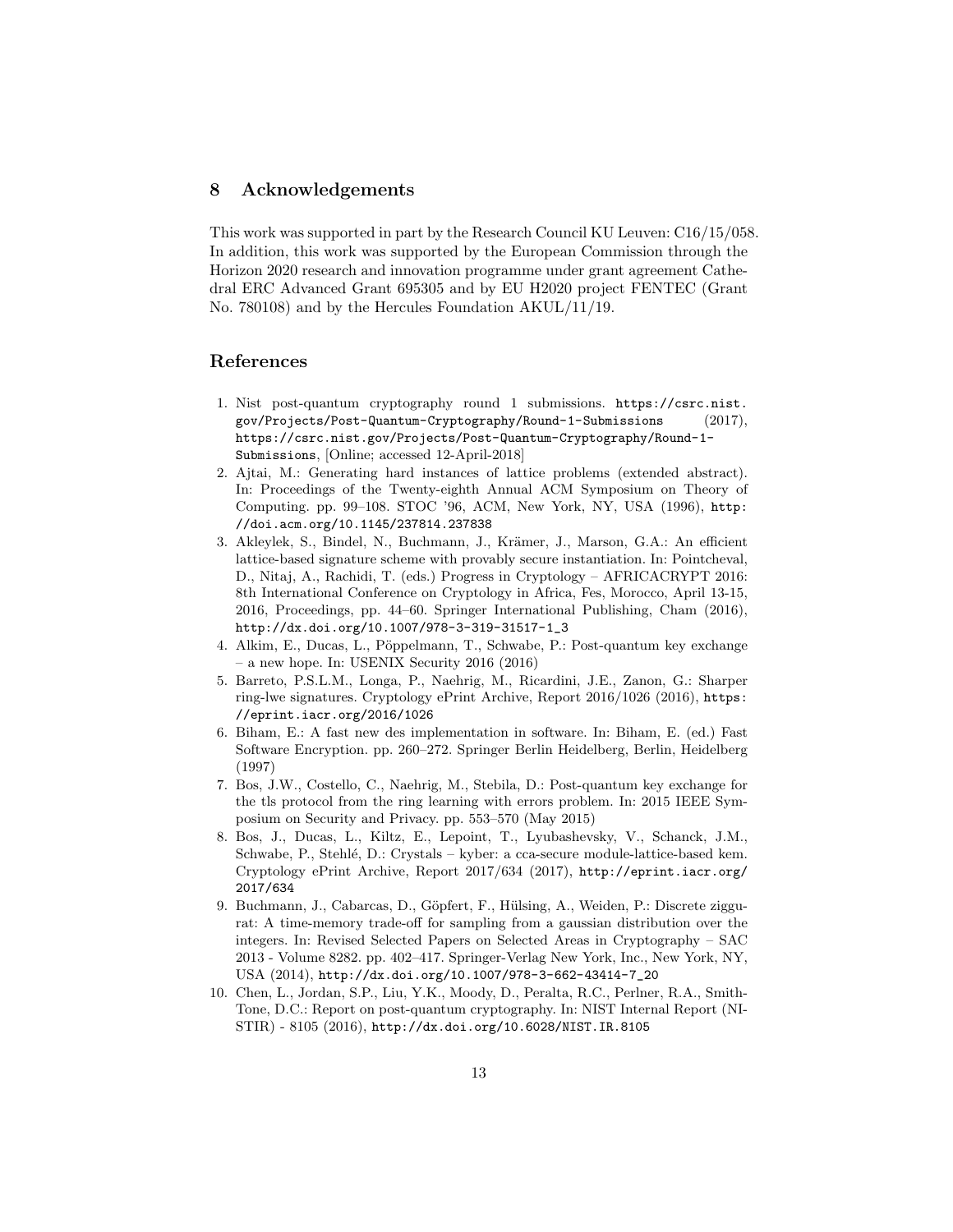- 11. Cheon, J.H., Kim, D., Lee, J., Song, Y.: Lizard: Cut off the tail! practical postquantum public-key encryption from lwe and lwr. Cryptology ePrint Archive, Report 2016/1126 (2016), http://eprint.iacr.org/2016/1126
- 12. D'Anvers, J.P., Karmakar, A., Sinha Roy, S., Vercauteren, F.: Saber: Module-lwr based key exchange, cpa-secure encryption and cca-secure kem. In: Joux, A., Nitaj, A., Rachidi, T. (eds.) Progress in Cryptology – AFRICACRYPT 2018. pp. 282– 305. Springer International Publishing, Cham (2018)
- 13. Du, C., Bai, G.: Towards efficient discrete gaussian sampling for lattice-based cryptography. In: 2015 25th International Conference on Field Programmable Logic and Applications (FPL). pp. 1–6 (Sept 2015)
- 14. Ducas, L., Durmus, A., Lepoint, T., Lyubashevsky, V.: Lattice signatures and bimodal gaussians. In: Canetti, R., Garay, J.A. (eds.) Advances in Cryptology – CRYPTO 2013: 33rd Annual Cryptology Conference, Santa Barbara, CA, USA, August 18-22, 2013. Proceedings, Part I, pp. 40–56. Springer Berlin Heidelberg, Berlin, Heidelberg (2013), http://dx.doi.org/10.1007/978-3-642-40041-4\_3
- 15. Ducas, L., Kiltz, E., Lepoint, T., Lyubashevsky, V., Schwabe, P., Seiler, G., Stehl´e, D.: Crystals-dilithium: A lattice-based digital signature scheme. IACR Transactions on Cryptographic Hardware and Embedded Systems 2018(1), 238–268 (Feb 2018), https://tches.iacr.org/index.php/TCHES/article/view/839
- 16. Ducas, L., Nguyen, P.Q.: Faster gaussian lattice sampling using lazy floating-point arithmetic. In: Wang, X., Sako, K. (eds.) Advances in Cryptology – ASIACRYPT 2012: 18th International Conference on the Theory and Application of Cryptology and Information Security, Beijing, China, December 2-6, 2012. Proceedings, pp. 415–432. Springer Berlin Heidelberg, Berlin, Heidelberg (2012), http://dx.doi. org/10.1007/978-3-642-34961-4\_26
- 17. Dwarakanath, N.C., Galbraith, S.D.: Sampling from discrete gaussians for latticebased cryptography on a constrained device. Applicable Algebra in Engineering, Communication and Computing 25(3), 159–180 (2014), http://dx.doi.org/10. 1007/s00200-014-0218-3
- 18. Fouque, P.A., Hoffstein, J., Kirchner, P., Lyubashevsky, V., Pornin, T., Prest, T., Ricosset, T., Seiler, G., Whyte, W., Zhang, Z.: Falcon: Fast-fourier latticebased compact signatures over ntru (2018), https://falcon-sign.info/, [Online; accessed 10-October-2018]
- 19. Groot Bruinderink, L., Hülsing, A., Lange, T., Yarom, Y.: Flush, gauss, and reload – a cache attack on the bliss lattice-based signature scheme. In: Gierlichs, B., Poschmann, A.Y. (eds.) Cryptographic Hardware and Embedded Systems – CHES 2016: 18th International Conference, Santa Barbara, CA, USA, August 17-19, 2016, Proceedings, pp. 323–345. Springer Berlin Heidelberg, Berlin, Heidelberg (2016), http://dx.doi.org/10.1007/978-3-662-53140-2\_16
- 20. Hoffstein, J., Pipher, J., Silverman, J.H.: Ntru: A ring-based public key cryptosystem. In: Buhler, J.P. (ed.) Algorithmic Number Theory. pp. 267–288. Springer Berlin Heidelberg, Berlin, Heidelberg (1998)
- 21. Karmakar, A., Roy, S.S., Reparaz, O., Vercauteren, F., Verbauwhede, I.: Constanttime discrete gaussian sampling. IEEE Transactions on Computers 67(11), 1561– 1571 (Nov 2018)
- 22. Knuth, D., Yao, A.: Algorithms and Complexity: New Directions and Recent Results, chap. The complexity of nonuniform random number generation. Academic Press (1976)
- 23. Lyubashevsky, V., Peikert, C., Regev, O.: On ideal lattices and learning with errors over rings. In: Gilbert, H. (ed.) Advances in Cryptology – EUROCRYPT 2010: 29th